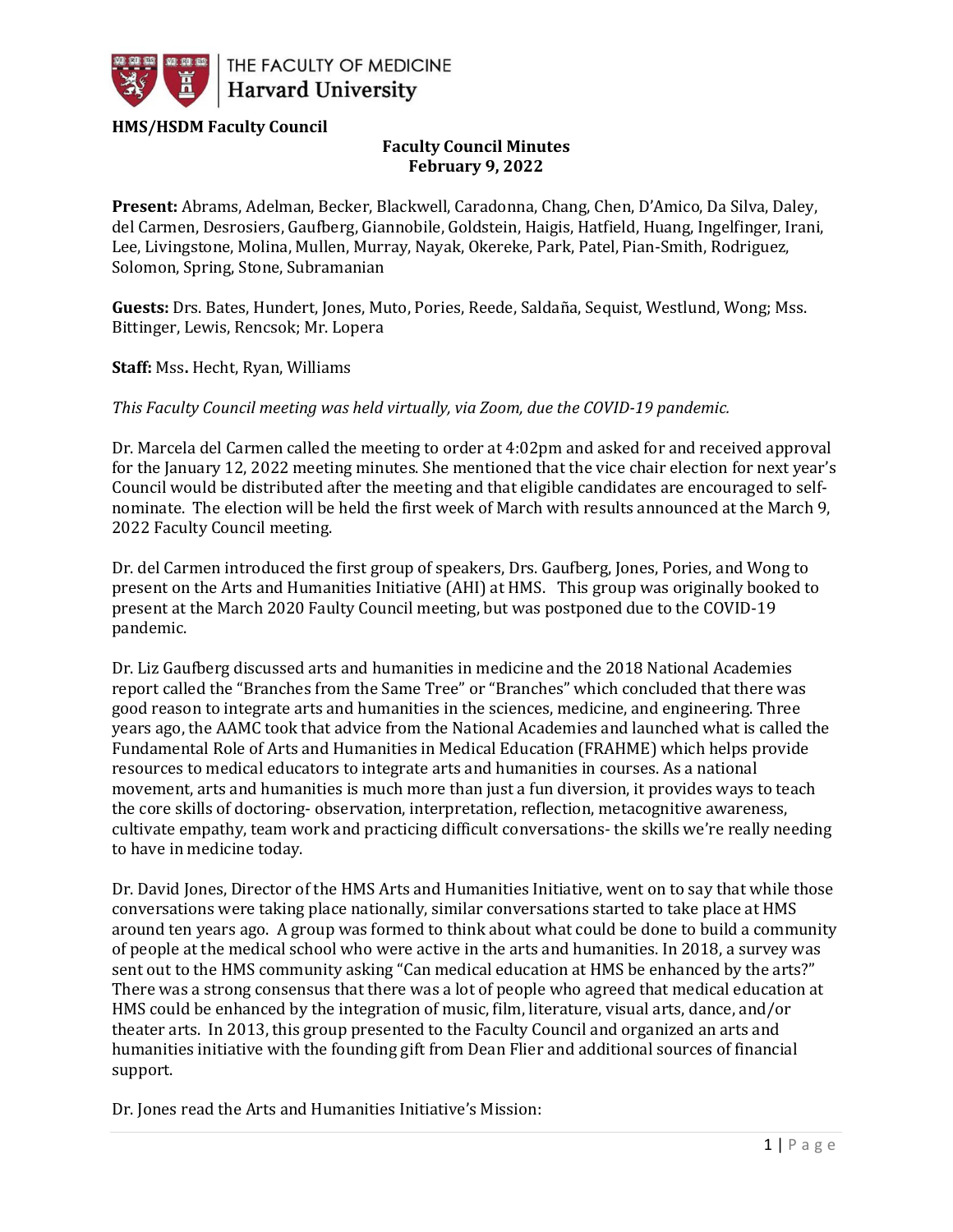*The Arts and Humanities Initiative aims to foster creativity and scholarship in the arts and medical humanities at Harvard Medical School and its affiliated hospitals, to support a community of faculty and students engaged and interested in the arts and humanities, and to enhance patient care through reflection and compassion.*

Dr. Jones also discussed their formal administrative structure and representatives on their multidisciplinary, multi-institutional, inter-departmental steering committee.

Dr Susan Pories, associate co-director of the Arts and Huminites Initiative, shared a partial list of the visiting artists they have brought in over the years to spend varying amounts of time with the group and students. Each of them brought some really great gifts with their visit with both faculty and students. On the topic of diversity and inclusivity, it is something that they've thought a lot about, but admitted they haven't done all they would like to do and that is something they are always focusing on- how to do a better job with diversity, equity, and inclusion in all of their actives. She shared some of their recent activities including their Author Series partnering with the Countway Library to host Damon Tweedy, Jorge Contreras, and Kaitlyn Greenidge. They do a number of collaborations or joint activities including working with the American Repertory Theater, who have been wonderful with the students. They have had 5 books published and over 50 publications in the last few years. They enjoy working with students and helping them with their own ideas and projects, including helping them with a little bit of seed money to get students up and running with the Longwood Chorus.

Next, Dr. Lisa Wong, associate co-director of the Arts and Humanities initiative, talked about some other initiatives and what has been going on in the last couple of years due to the pandemic. With the change to virtual classrooms for students, they organized some sessions in order to address the isolation that they were feeling. They provided virtual drop-in sessions, workshops in the evening staffed by a faculty member who brought in different arts disciplines each week- from learning workshops, book talks, musical performances, to art conversation and more. When the Boston Hope Hospital opened in April 2020 they incorporated music into that, as well as the vaccine centers at Fenway and the Reggie Lewis Center in Roxbury. In 2021, students created and ran virtual bedside concerts to bring musical performances to isolated patients in ICUs and senior centers.

Dr. Wong highlighting a more recent engagement with all first-year medical pathway students and dental students who spent time in art museum-based sessions at the Harvard Art Museum, paired with a museum educator and medical faculty as part of including AHI into curriculum. Students were invited to focus on teamwork, flourishing and empathy and provided wonderful feedback afterwards. She briefly discussed some of the programs challenges around stable funding needed and how to continue integrating AHI in curriculum for  $3<sup>rd</sup>$  and  $4<sup>th</sup>$  year students. Mentioning how Dr. Pories opens her meetings for the surgical team at Mount Auburn with a poem, she noted how even small displays of arts and humanities helps remind all of who they are and why they are here. She closed by discussing AHI's future plans before opening up to questions from the Faculty Council.

After discussion, Dr. Jones played a clip from a performance in the Ether Dome to end this portion of the meeting.

Next, Dr. del Carmen introduced the panelists who were invited to provide an update and lead a discussion about anti-racism efforts across the HMS community.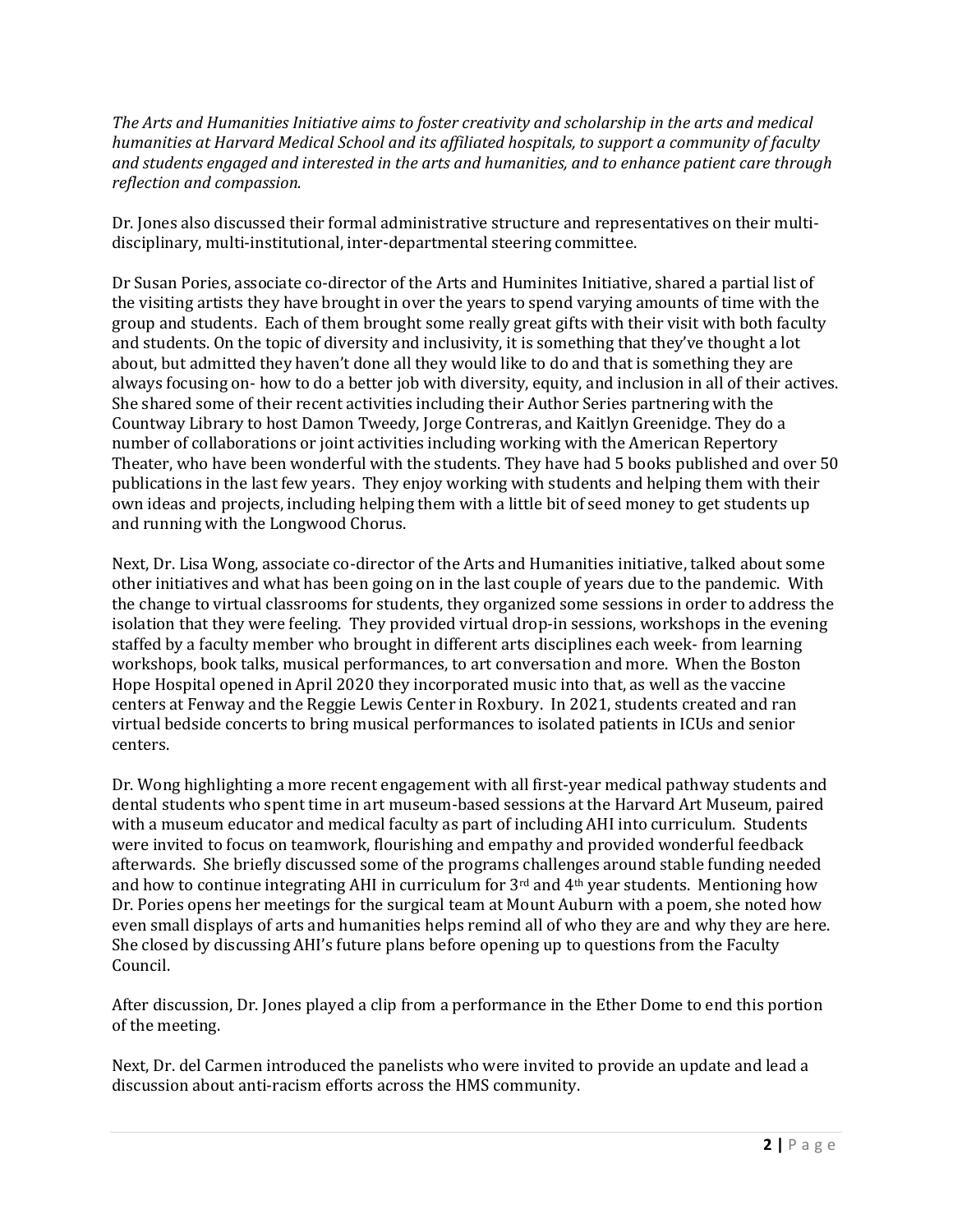Juan Fernando Lopera, Chief Diversity, Equity, Inclusion (DEI) officer at Beth Israel Lahey Health, has been in this role for about seven months. In March 2019 Beth Israel Leahy Health (BLH) came to be. Two of those years have been COVID years which actually resulted in accelerated integration for the system and then because of the events over the past two years with the murder of George Floyd and then COVID disproportionate impact on black and brown communities, they've also accelerated their efforts around diversity. As a new system, they had the benefit of starting the work from the ground up. The approach they've taken is anchored on care delivery, and their vision is to transform care delivery by dismantling barriers to equitable health outcomes and become the premier health system to attract, retain, and develop diverse talent. Mr. Lopera outlined their three goals to accomplish this:

- They aim to have a workforce that mirrors the increasing diversity in the communities that BILH serves, with a focus on representation in leadership and care delivery roles.
- They aim to eradicate dipartites in health outcomes within their diverse population of patients.
- They aim to expand investments in underrepresented communities to close socio-economic disparities that impact population health.

They are working across the system to have a uniform anti-discrimination policy, especially around racism and sexism and are working on implementing trainings, including bystander training. They rolled out a new Center for Health Equity Research & Innovation, and are focusing on their representative medicine recruitment and retention across their system.

Lastly, Mr. Lopera discussed the Healthy Equity Compact's vision is to dismantle systemic barriers to equable health outcomes by transforming care delivery and influencing health policy. By bringing together a new generation of Black and Latinx executives with common purpose and lived experiences, they can and will seize the current moment to create a new chapter in healthy reform, with shared responsibility for healthy equity.

Next, Dr. Thomas Sequist, Professor of Medicine at Brigham and Women's Hospital and CMO for Mass General Brigham (MGB), discussed work being done at MGB. There are overlapping themes with what Mr. Lopera disused taking place at BILH, but at MGH they are focusing on anti-racism across their organization in what they call United Against Racism (UAR). They want to work on their leadership, employees, and culture as well as patient care, and also within community healthy and policy advocacy. Dr. Sequist discussed a few of the MGB programs that are already in place.

- REaL Data Accuracy- outreach to adult primary care patients to update their demographic information to help MGB understand the inequities and practices of structural racism across their system.
- Language Access- improving language access and has brought in new teams to translate everything from all the emails that go out to posters that are in waiting rooms and also interpreter services
- Clinical Department Equity Goals- each interested specialty (chiefs working across all departments in the system) identified meaningful inequities in their fields and applied for participation in a Clinical Process Improvement Program. 18 project teams participated in racial equity and process improvement courses, constructed project plans and budgets and all 18 projects are funded and launched for FY22.
- Race in Clinical Protocols & Nomenclature- a big program around removing race from clinical protocols, the concept of racialized medicine as most know it as, and eliminating it. eGFR was given as an example- where MGB feels strongly that when you put race in clinical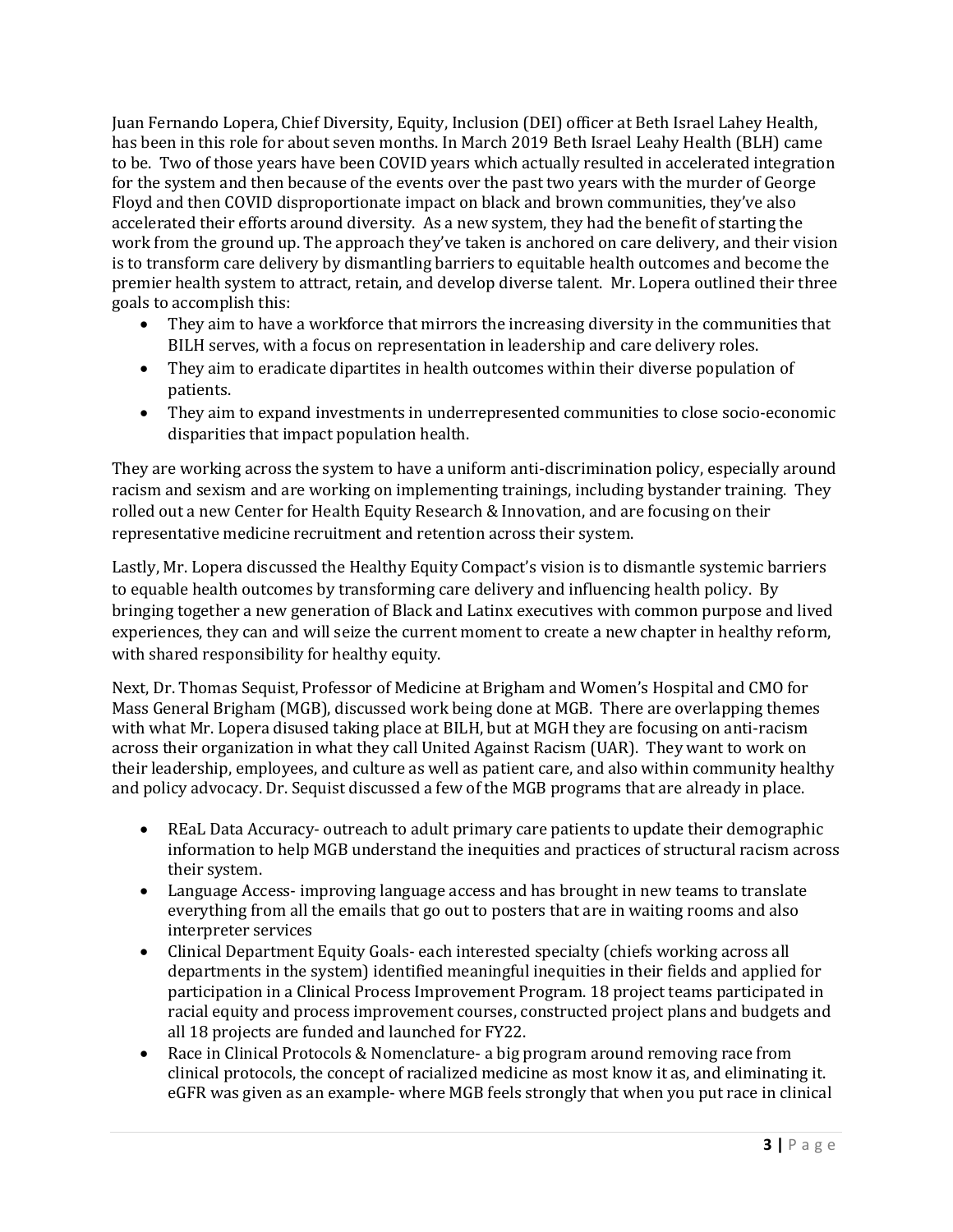calculators you do a disservice to the patient because you actually label their disease differently based on race.

• Digital Health Access- COVID showed the problem around inequitable access to video technology, and to telemedicine in general. MGB has purchased iPads to give to their patients who have trouble accessing their video platform. They also hired digital access coordinators to sit in clinics and help serve as navigators for technology. They are also working to translate their Patient Gateway and questionnaires into more languages.

Dr. Sequist concluded his presentation by discussing social determinants of health (SDoH) screening expansion by Payor and chronic disease management in primary care.

Next, Dean for Student Affairs, Fidencio Saldaña, MD, presented an update on the HMS Program in Medical Education Talk Force Against Racism. He provided an overview of the Task Force, which included 25 students and 130 faculty. The role of the Task Force was to perform an in-depth internal scan of PME, identify areas where racism is embedded in the PEM experience, identify areas to incorporate anti-racism education throughout all aspects of the PME, make concreated recommendations and action plans to combat racism in the PME, and to develop an ongoing monitoring process and reporting structure to address racist actions that occur in the context of the PME and associated learning environments.

Next, Dean Saldaña discussed the Task Force priorities.

- Create systems to ensure accountability for the task force subcommittee recommendations
- Create a system to coordinate anti-racism efforts between HMS and the affiliated hospitals in order to avoid unintentional redundancy
- Provide additional resources to carry out the recommendations and coordinate anti-racism efforts
- Development of an anti-racism subcommittee within the EPCC structure
- Institute comprehensive, mandatory anti-racism training across all aspects of the PME
- Provide financial compensation and academic recognition for teaching and diversity, inclusion and equity work
- Increase UIM faculty in all aspects of the PME
- Establish reporting and investigatory mechanism to address incidents of perceived bias and discrimination that arise during any aspect of the PME experience
- Employ a comprehensive budget analysis for the Task Force subcommittee recommendations to ensure that adequate funding is provided to support the desired outcomes
- Create internally and externally-facing dashboards with metrics that will be tracked at regular intervals

Dean Saldaña then gave the Council a flavor of the recommendations that were made in particular domains (admissions, student affairs, assessment, curriculum, faculty development). An example he gave in Admissions, was making specific training mandatory for all our faculty (implicit bias, antiracism and microaggression trainings). The theme of faculty development is seen throughout the five domains, but Dean Saldaña stated a key component is to really ensure the diversity of faculty and this, in conjunction with the hospitals, needs to happen by improving recruitment retention and promotion and leadership of all underrepresented faculty to prioritize resources to be able to sustain faculty development programs.